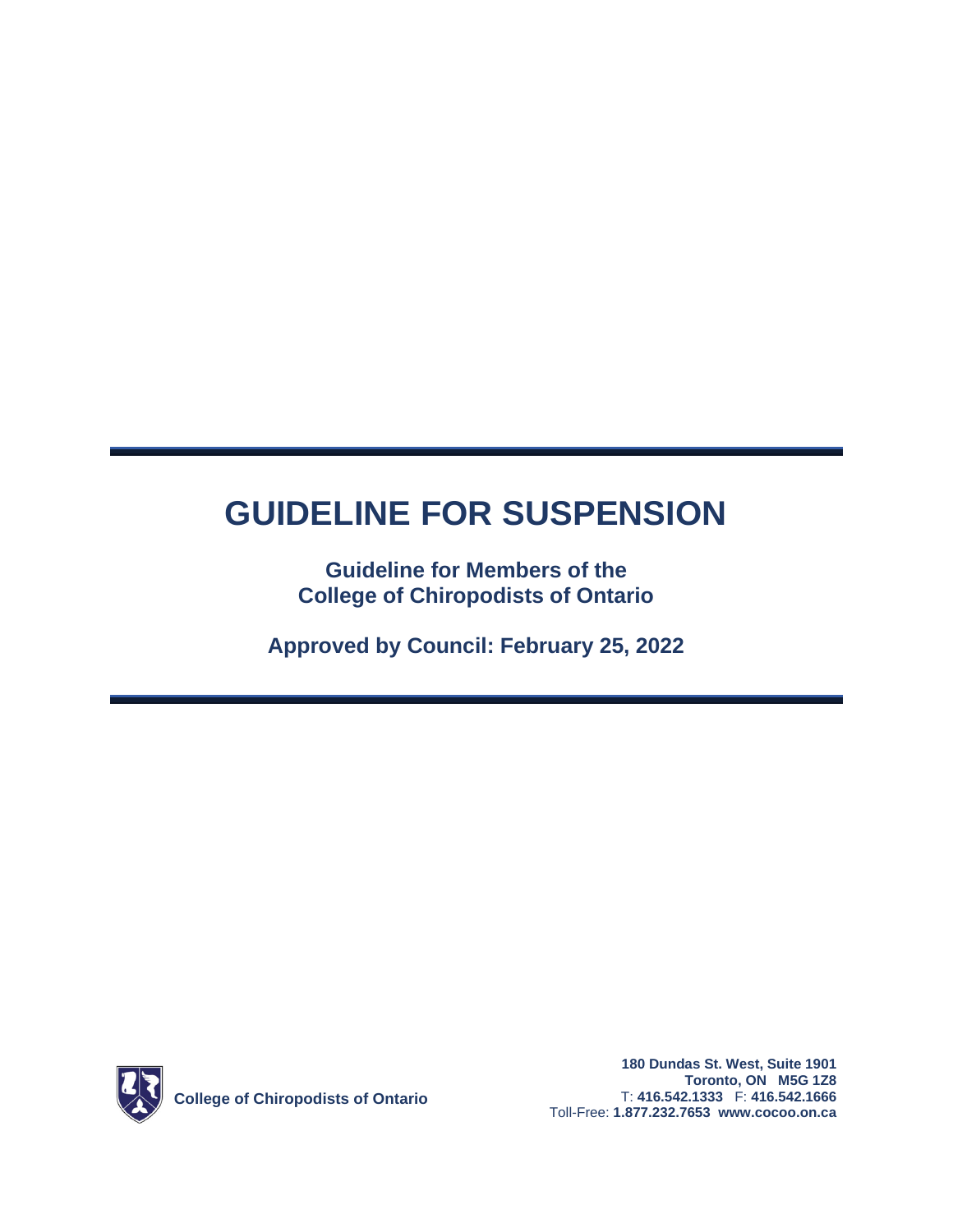## **Purpose**

The College of Chiropodists of Ontario (the "College") has created this guideline to outline the responsibilities of suspended members of the College whose certificate of registration has been suspended. This Guideline applies to administrative suspensions (including suspensions for non-payment of fees) and suspensions ordered by a Committee of the College.

### **Who must the member inform?**

When suspended, the suspended member must immediately inform the following people about the suspension:

- Staff in the offices or practices in which the member works. This includes other regulated health professionals working in the offices/practices and administrative staff.
- Chiropodists/podiatrists with whom the member works, whether that member is a principal in the practice or otherwise associated with the practice.
- Chiropodists/podiatrists or other individuals who routinely refer patients to the member.
- Owners of a practice or office in which the member works.
- Administrators at the facility where the member works (i.e. hospitals, long-term care facilities, etc.)
- Patients who ask to book an appointment during the suspension, or whose previously booked appointment must be rescheduled due to the suspension. Members may assign administrative staff to inform patients about the suspension. All communications with patients must be truthful and honest.

#### **What can a suspended member not do while suspended?**

While suspended, suspended members are not members of the College and must not engage in the practice of chiropody/podiatry, including, but not limited to:

- use a restricted title (chiropodist or podiatrist).
- hold themselves out as a member of the College.
- hold themselves out as being able to practice or act in any manner that suggests the member is entitled to practise chiropody/podiatry. This includes communicating diagnoses or offering clinical advice in social settings. Members must ensure that administrative or office staff do not suggest to patients in any way that the member is entitled to engage in the practice of chiropody/podiatry.
- advertise chiropody or podiatry services to the public (including on a clinic website or social media).
- giving orders to administrative staff, students or other practitioners.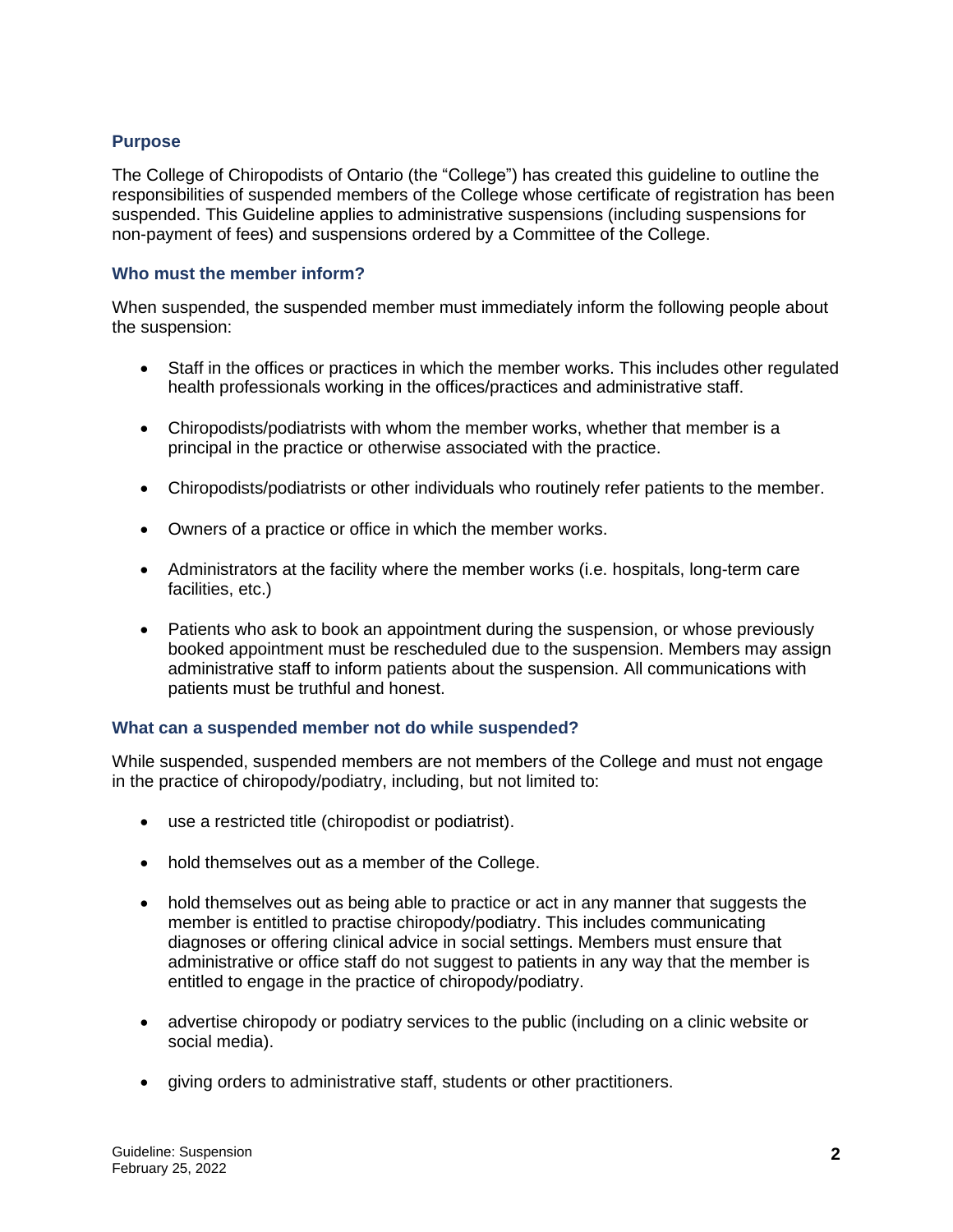- supervising work performed by others.
- acting as a clinical instructor, externship supervisor or mentor.

A suspended member must not be present in offices or practices where they work when patients are present, except for emergencies that do not involve patients. The suspended member must immediately advise the Registrar in writing about any such emergencies.

## **Can a suspended member financially benefit while suspended?**

A suspended member must not benefit or profit, directly or indirectly, from the practice of chiropody/podiatry.

- Prior to a suspension taking effect, a member may arrange for another chiropodist/podiatrist (a locum) to take over their practice during the suspension period:
	- $\circ$  If another chiropodist/podiatrist assumes the practice and all of the billings of the practice during the suspension period belong to the locum.
	- $\circ$  A suspended member may be reimbursed for actual out of pocket expenses incurred in respect of the practice during that period.
- If a member arranges for a locum to assume their practice during the suspension period, a member must advise the Registrar in writing.
- Suspended members are permitted to sign and/or submit insurance claims for work that was completed prior to the suspension.
- Suspended members must not sign insurance claims for work that has been completed by others during the suspension period.

## **What if I have a professional corporation?**

As noted above, a suspended member is not permitted to financially benefit from practice while their certificate of registration is suspended. Therefore, a suspended member cannot invoice or earn any income from the practice of chiropody or podiatry – either directly or through a health profession corporation

Section 85.14 (1) of the *Health Professions Procedural Code* provides that a health profession corporation shall not do, or fail to do, something that would constitute professional misconduct if a member of the health profession did, or failed to do, it.

Similarly, section 85.14(3) of the *Health Professions Procedural Code* provides that a health profession corporation shall not practise a health profession when it does not satisfy the requirements for a professional corporation under the *Business Corporations Act*.

## **Cooperation with the College**

A suspended member must co-operate with any monitoring the Registrar feels is needed to ensure that the suspended member has complied with this Guideline. The suspended member must provide the College with access to any records associated with the practice that the